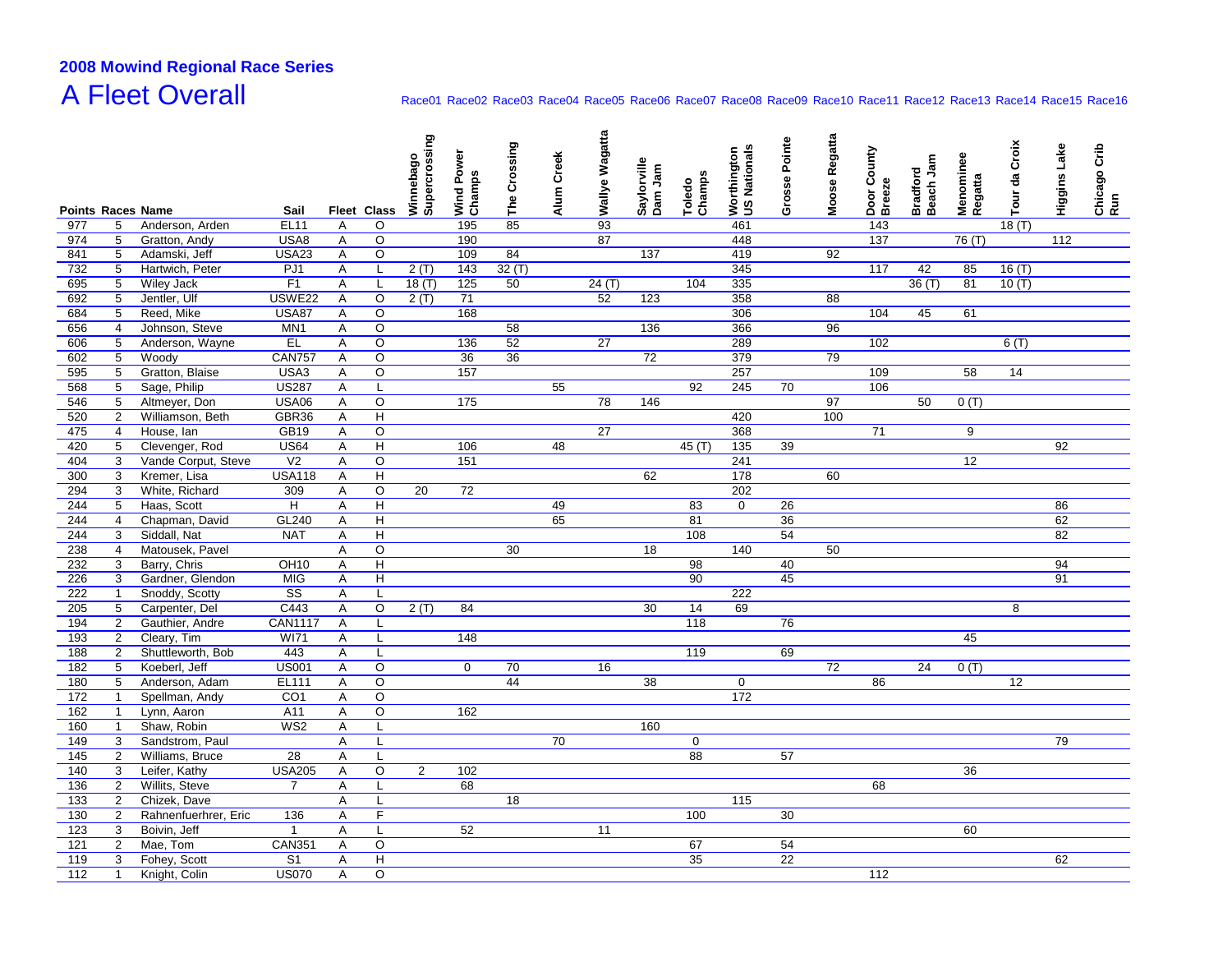# **2008 Mowind Regional Race Series**A Fleet Overall

### Race01 Race02 Race03 Race04 Race05 Race06 Race07 Race08 Race09 Race10 Race11 Race12 Race13 Race14 Race15 Race16

| 110             | $\overline{1}$ | Tillman, Dick       | $\mathsf{A}$     | A | H              |                | 110             |    |                 |                 |                 |                 |                 |    |    |                 |    |             |                 |  |
|-----------------|----------------|---------------------|------------------|---|----------------|----------------|-----------------|----|-----------------|-----------------|-----------------|-----------------|-----------------|----|----|-----------------|----|-------------|-----------------|--|
| 102             | $\overline{4}$ | Donahue, Jim        | X5               | A | H              |                |                 |    | 23              |                 |                 | 30              |                 | 14 |    |                 |    |             | 35              |  |
| 101             | $\mathbf{1}$   | Todd, Stephanie     | <b>CAN757</b>    | A | L              |                |                 |    |                 |                 |                 | 101             |                 |    |    |                 |    |             |                 |  |
| 99              | $\overline{4}$ | Reed, Larry         | <b>IA01</b>      | Α | L              |                |                 |    |                 | 14              | 40              |                 |                 |    |    | $\overline{27}$ | 18 |             |                 |  |
| 98              | $\mathbf{1}$   | Lang, Denny         |                  | A | L              |                | 98              |    |                 |                 |                 |                 |                 |    |    |                 |    |             |                 |  |
| 96              | $\overline{2}$ | Muller, Ray         |                  | A | $\overline{F}$ |                |                 | 42 |                 |                 |                 |                 |                 |    | 54 |                 |    |             |                 |  |
| 89              | $\overline{2}$ | Stratford, Bruce    |                  | A | $\overline{F}$ |                |                 | 38 |                 |                 |                 |                 |                 |    | 51 |                 |    |             |                 |  |
| 88              | $\overline{1}$ | <b>Wiley Jack</b>   | F <sub>1</sub>   | Α | H              |                |                 |    |                 |                 |                 |                 |                 |    |    | 88              |    |             |                 |  |
| 86              | $\mathbf{1}$   | Jamison, John       | 14               | Α | O              |                |                 |    |                 |                 |                 |                 | 86              |    |    |                 |    |             |                 |  |
| 84              | $\overline{1}$ | Drotleff, Mark      |                  | A | L              |                |                 |    | 84              |                 |                 |                 |                 |    |    |                 |    |             |                 |  |
| 80              | $\mathbf{1}$   | Marriott, Joanne    | 411              | Α | $\overline{W}$ |                |                 |    |                 |                 |                 |                 | 80              |    |    |                 |    |             |                 |  |
| 78              | $\overline{1}$ | Anderson, Andrew    | EL <sub>1</sub>  | Α | $\circ$        |                |                 |    |                 | 78              |                 |                 |                 |    |    |                 |    |             |                 |  |
| 71              | $\mathbf{1}$   | Igoe, Mic           | 77               | A | $\circ$        |                | 71              |    |                 |                 |                 |                 |                 |    |    |                 |    |             |                 |  |
| 66              | $\mathbf{1}$   | Rioux, Roland       | $\overline{RR}$  | A | L              |                |                 |    |                 |                 |                 |                 |                 |    | 66 |                 |    |             |                 |  |
| 65              | $\overline{1}$ | Meitzen, Marlin     | WM3              | A | $\circ$        |                |                 |    |                 |                 |                 |                 |                 |    |    | 65              |    |             |                 |  |
| 64              | $\overline{1}$ | Hotvet, Jeff        |                  | A | O              |                |                 | 64 |                 |                 |                 |                 |                 |    |    |                 |    |             |                 |  |
| 63              | $\overline{1}$ | Murray, Mark        | M1               | Α | L              |                |                 |    |                 |                 |                 |                 |                 | 63 |    |                 |    |             |                 |  |
| 62              | $\mathbf{1}$   | Evans, Rob          |                  | A | O              |                |                 | 62 |                 |                 |                 |                 |                 |    |    |                 |    |             |                 |  |
| 61              | 3              | Konapka, Georg      | X211             | A | H              |                |                 |    |                 |                 |                 |                 |                 |    |    | $\overline{27}$ | 34 | $\mathbf 0$ |                 |  |
| 60              | $\mathbf{1}$   | Hill, Shannon       |                  | A | $\circ$        |                |                 | 60 |                 |                 |                 |                 |                 |    |    |                 |    |             |                 |  |
| 58              | $\mathbf{1}$   | Belhobek, Joe       | 222              | A | H              |                |                 |    | 58              |                 |                 |                 |                 |    |    |                 |    |             |                 |  |
| 54              | $\mathbf{1}$   | Gratton, Rob        | <b>USA36</b>     | A | $\circ$        |                |                 |    |                 | $\overline{54}$ |                 |                 |                 |    |    |                 |    |             |                 |  |
| 54              | $\mathbf{1}$   | Kust, John          |                  | A | F              |                |                 | 54 |                 |                 |                 |                 |                 |    |    |                 |    |             |                 |  |
| 52              | $\overline{1}$ | Marriott, Chris     | USA <sub>2</sub> | A | $\overline{W}$ |                |                 |    |                 |                 |                 |                 | $\overline{52}$ |    |    |                 |    |             |                 |  |
| 52              |                | McKuskey, Adam      |                  |   |                |                |                 | 52 |                 |                 |                 |                 |                 |    |    |                 |    |             |                 |  |
|                 | $\overline{1}$ | Herve, Deve         |                  | A | $\mathsf O$    |                |                 | 50 |                 |                 |                 |                 |                 |    |    |                 |    |             |                 |  |
| 50              | $\overline{1}$ |                     |                  | Α | F              |                |                 |    |                 |                 |                 |                 |                 |    |    |                 |    |             |                 |  |
| 48              | $\mathbf{1}$   | Johnson, Randy      |                  | A | O              |                |                 | 48 |                 |                 |                 |                 |                 |    |    |                 |    |             |                 |  |
| 48              | $\mathbf{1}$   | Nevile, Chris       |                  | A | H              |                |                 |    | 48              |                 |                 |                 |                 |    |    |                 |    |             |                 |  |
| 47              | $\overline{1}$ | Creedon, Joe        |                  | Α | F              |                |                 | 47 |                 |                 |                 |                 |                 |    |    |                 |    |             |                 |  |
| 43              | 3              | Cleveland, Arnie    |                  | A | L              |                |                 | 3  |                 |                 | 17              |                 | 23              |    |    |                 |    |             |                 |  |
| 42              | $\overline{1}$ | Miller, Lars        | <b>MN371</b>     | A | L              |                |                 |    |                 |                 |                 |                 |                 |    | 42 |                 |    |             |                 |  |
| $\overline{39}$ | $\overline{1}$ | Gregg, Lauri        | 258              | A | $\mathsf{L}$   |                |                 |    |                 |                 |                 | 39              |                 |    |    |                 |    |             |                 |  |
| 36              | $\overline{2}$ | Murray, Frank       | $\boldsymbol{9}$ | A | H              |                |                 |    |                 |                 |                 | 19              |                 | 17 |    |                 |    |             |                 |  |
| 36              | $\overline{1}$ | Grody, Stephen      | $\overline{7}$   | Α | L              |                |                 |    |                 |                 |                 |                 |                 |    |    |                 |    |             | 36              |  |
| 35              | $\mathbf{3}$   | Howell, Randy       | 88               | A | O              | $\overline{2}$ | 33              |    |                 |                 | $\pmb{0}$       |                 |                 |    |    |                 |    |             |                 |  |
| 35              | $\mathbf{1}$   | Forbig, Adele       | 23               | Α | L              |                |                 |    |                 |                 |                 |                 |                 |    |    |                 |    |             | $\overline{35}$ |  |
| 35              | $\mathbf{1}$   | Jason               |                  | Α | L              |                |                 |    |                 |                 |                 |                 |                 | 35 |    |                 |    |             |                 |  |
| 34              | $\mathbf{1}$   | Brengartner, Dennis | 57               | A | H              |                |                 |    |                 |                 |                 | 34              |                 |    |    |                 |    |             |                 |  |
| $\overline{34}$ | $\overline{1}$ | Smith, Gary         | $\overline{U}$   | A | $\overline{H}$ |                |                 |    |                 |                 |                 | $\overline{34}$ |                 |    |    |                 |    |             |                 |  |
| 33              | $\overline{1}$ | Kaplan, Roman       | 11               | A | L              |                | 33              |    |                 |                 |                 |                 |                 |    |    |                 |    |             |                 |  |
| 32              | $\mathbf{1}$   | Hill, Peter         |                  | Α | L              |                |                 | 32 |                 |                 |                 |                 |                 |    |    |                 |    |             |                 |  |
| 32              | $\mathbf{1}$   | Richardson, Robert  | L7               | A | L              |                |                 |    |                 |                 | $\overline{32}$ |                 |                 |    |    |                 |    |             |                 |  |
| $\overline{28}$ | $\mathbf{1}$   | Petot, Brad         |                  | Α | H              |                |                 |    | 28              |                 |                 |                 |                 |    |    |                 |    |             |                 |  |
| 24              | $\overline{1}$ | Boivin, Jeff        | $\mathbf{1}$     | Α | H              |                |                 |    |                 |                 |                 |                 |                 |    |    | 24              |    |             |                 |  |
| 24              | $\mathbf{1}$   | Specht, Don         |                  | Α | $\circ$        |                |                 | 24 |                 |                 |                 |                 |                 |    |    |                 |    |             |                 |  |
| 24              | $\overline{1}$ | Woodworth, Josh     |                  | A | L              |                |                 |    |                 |                 |                 |                 |                 |    | 24 |                 |    |             |                 |  |
| 23              | $\overline{1}$ | Hurley, Ryan        | <b>USA21</b>     | A | $\circ$        |                |                 |    |                 |                 |                 |                 | 23              |    |    |                 |    |             |                 |  |
| 22              | $\overline{1}$ | Bob                 | <b>US2000</b>    | A | O              |                | $\overline{22}$ |    |                 |                 |                 |                 |                 |    |    |                 |    |             |                 |  |
| 15              | $\overline{1}$ | Shea, Joe           |                  | Α | L              |                |                 |    |                 |                 | 15              |                 |                 |    |    |                 |    |             |                 |  |
| 14              | $\mathbf{1}$   | Segro, Brad         |                  | A | L              |                |                 |    | $\overline{14}$ |                 |                 |                 |                 |    |    |                 |    |             |                 |  |
| 11              | $\mathbf{1}$   | Burkey, Steve       |                  | Α | H              |                |                 |    | 11              |                 |                 |                 |                 |    |    |                 |    |             |                 |  |
| 9               | $\mathbf{1}$   | Card, Tim           |                  | A | L              |                |                 |    |                 |                 |                 |                 |                 | 9  |    |                 |    |             |                 |  |
|                 |                |                     |                  |   |                |                |                 |    |                 |                 |                 |                 |                 |    |    |                 |    |             |                 |  |